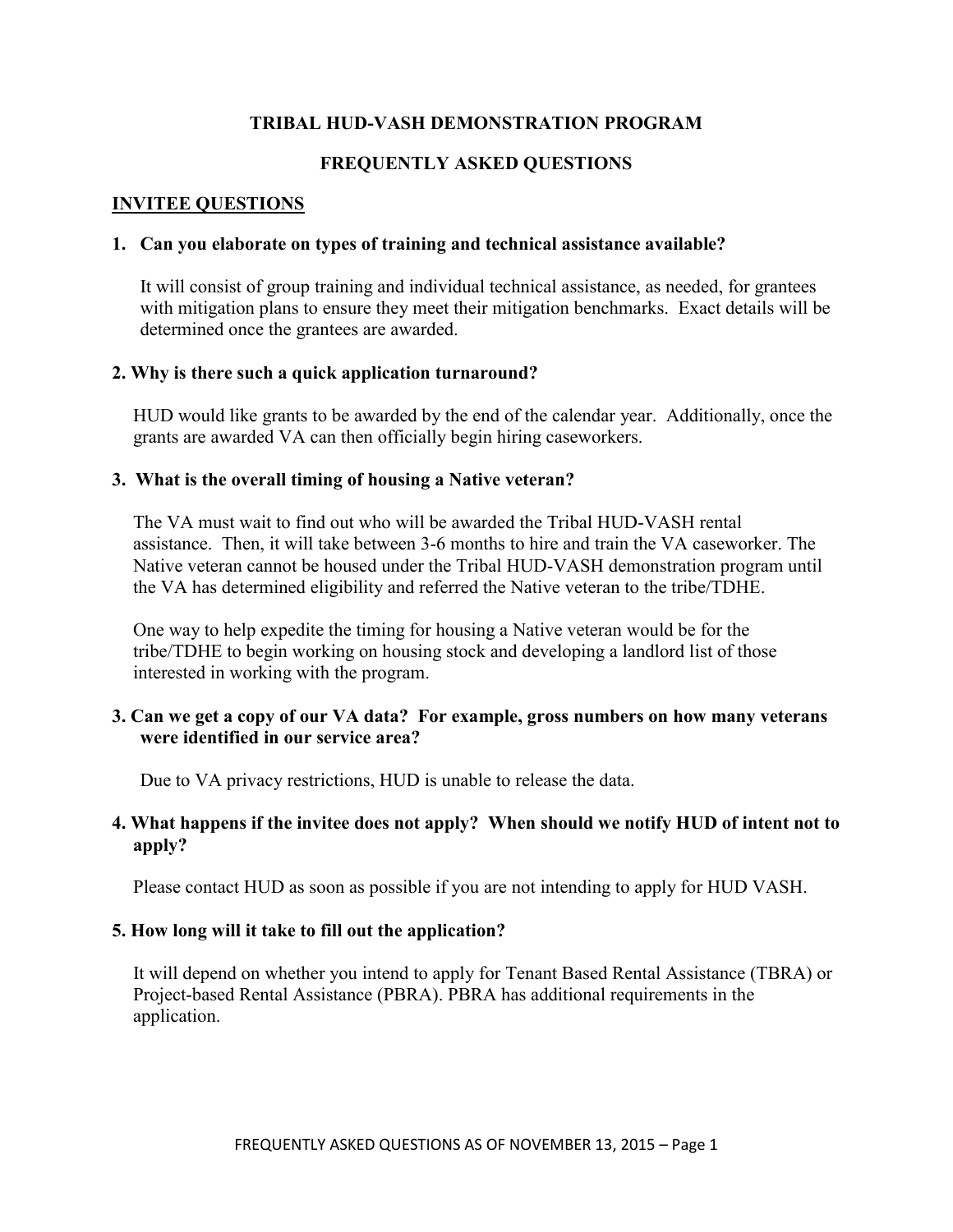#### **6. Is there a format for the mitigation plans?**

HUD has developed a model mitigation plan. Regional ONAP staff will work with you to develop your timeline for achieving corrective actions/milestones.

## **7. What level sex offender must be excluded from the Tribal HUD-VASH demonstration program?**

Any veteran or any member of the household that is subject to the lifetime registration requirement (Tier III offense) under any state sex offender registration program.

### **8. Is there a template for working with Indian Health Service for case management services?**

There is no current template. Involvement with the IHS will be on a site-by-site basis and will be determined in conjunction with the VA and the tribe after the grant agreement has been awarded.

### **9. Please define "at risk of homelessness".**

View the second to last slide on the "Tribal HUD-VASH Implementation" power point presentation. The power point can be found at: www.hud.gov/codetalk

### **10. How will the lump sum grant be determined?**

The grant will be determined based on the number of rental assistance units awarded to a tribe/TDHE times the identified rents by unit size. The tribe/TDHE may request between 15- 25 units of assistance. HUD may lower the amount requested based on budgetary factors.

## **11. What is the admin fee?**

It is a flat fee of \$85 per month, per unit.

Administrative fees can be used for eligible Tribal HUD-VASH administrative expenses only, which include, but are not limited to: (1) Eligibility determinations; (2) intake and briefings; (3) owner outreach efforts; (4) unit inspections; (5) rent negotiations; (6) annual and interim reexaminations; (7) tenant fraud investigations and hearings; (8) processing subsequent moves; (9) the costs associated with making rental assistance payments to owners; and (10) complying with reporting requirements.

## **12. What are the administrative requirements for the program?**

The administrative requirements for the Tribal HUD-VASH program are laid out in Section VI of the Federal Register Notice announcing the Tribal HUD-VASH demonstration program. All of the statutory and regulatory requirements under NAHASDA and the IHBG program apply, unless the existing requirements conflict with the requirements laid out in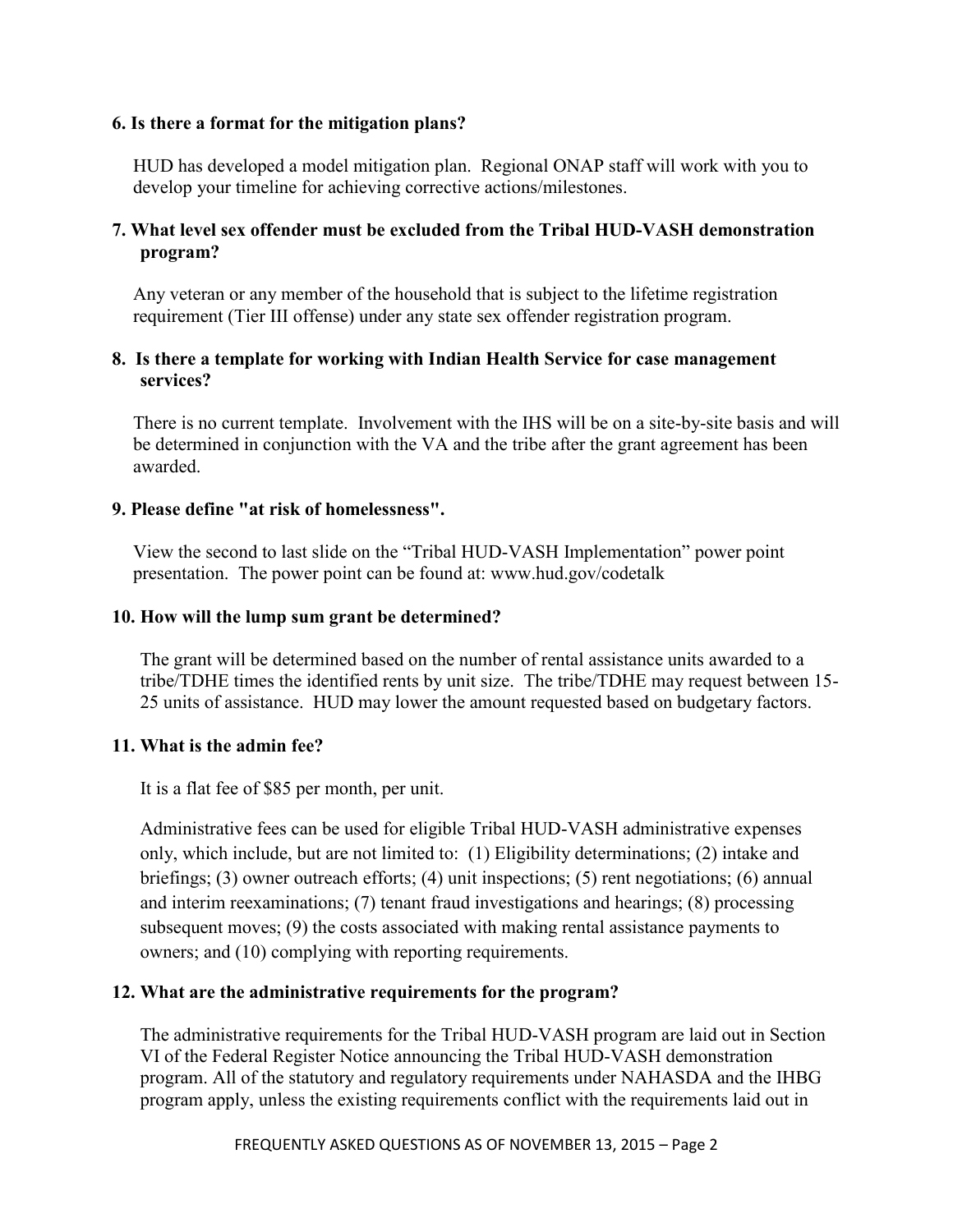Section VI of the Federal Register notice. If there is a conflict, the requirements in Section VI of the Federal Register notice prevail. Section VI of the Federal Register Notice also lays out new requirements that apply in addition to the existing IHBG and NAHASDA requirements. It is important that Grantees rely on Section VI of the Federal Register Notice for the specific modification administrative requirements that apply to the Tribal HUD-VASH program.

### **13. Please clarify tenant-based rental assistance vs. project-based rental assistance?**

In tenant-based rental assistance the assistance stays with the Native veteran regardless of whether they move between units.

In project-based rental assistance the assistance stays with the unit. If the veteran moves out, the next person to occupy the unit must also qualify for Tribal HUD-VASH.

### **14. Is it okay for the veteran to rent privately owned units?**

Yes, when the veteran has a tenant-based unit, they may choose to rent a privately-owned unit.

### **15. Where will the VA case workers be housed?**

This is to be negotiated between the tribe/TDHE and the VA. Possible arrangements include: VA caseworker at VA Medical Center (VAMC) or Community-Based Outreach Clinic (CBOC), VA caseworker onsite at tribe, VA contracts with IHS or the VA contracts directly with the tribe and the tribe provided the case worker.

### **16. Is a residential treatment center facility an eligible form of project-based rental assistance?**

The voucher cannot be used in nursing homes, or treatment facilities.

# **17. For project-based assistance, when you say you want to know the type of structure, are you asking for "single-family detached" or "duplex," for example? Or is there a different structure type description you are looking for?**

Please indicate whether the project-based units are single family homes, duplex, or multifamily, high rise, condo, etc.

## **18. What evidence of site control are you looking for? (what type of document**?)

A document, such as a title or deed, that shows tribe/TDHE ownership.

# **19. For evidence of registration with SAM, will a printout of the webpage showing the registration expiration date suffice?**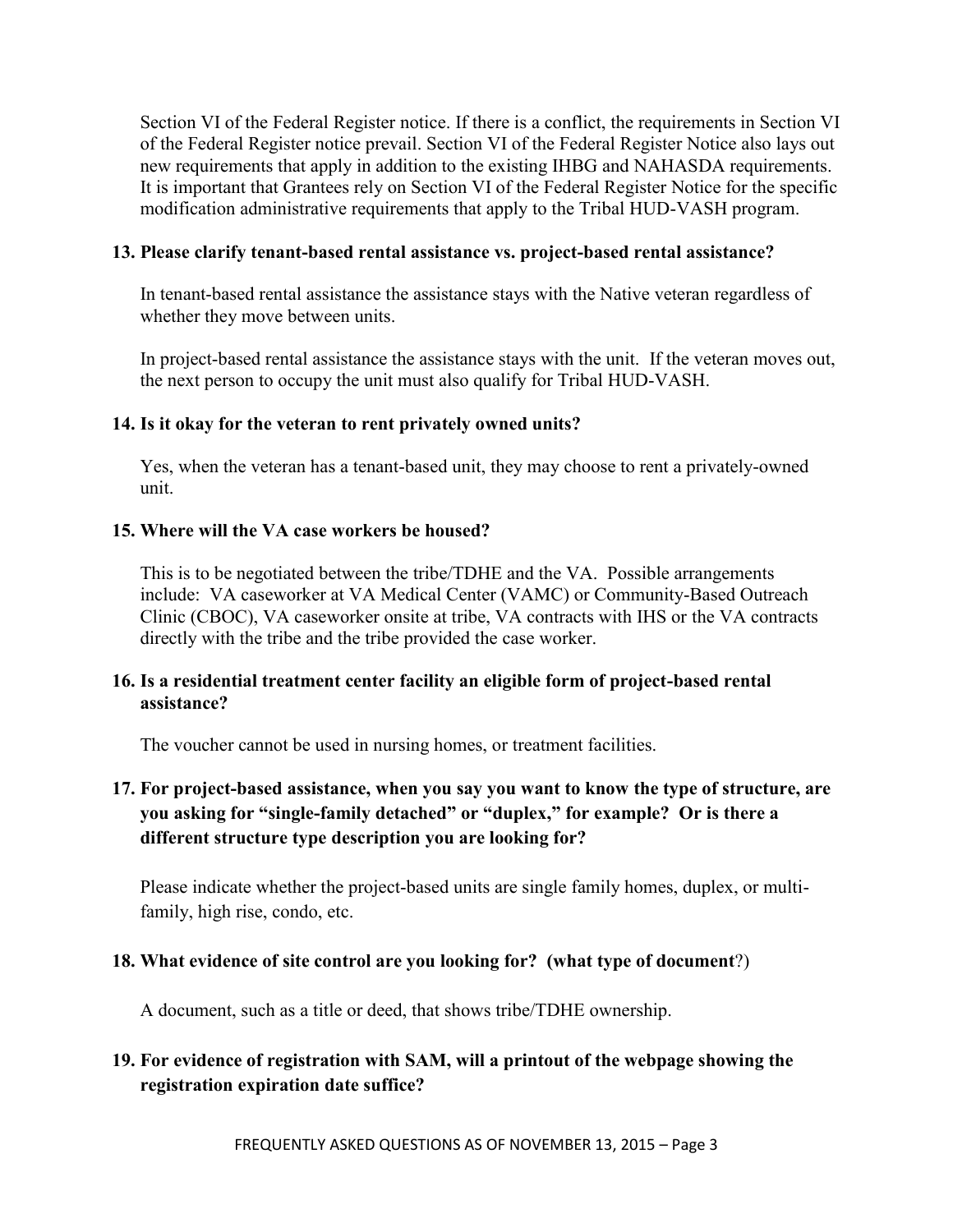Yes. A print out of the web page showing registration status and expiration date is acceptable.

# **20. For community involvement, must this have already taken place at the time of application? Or, can we describe how the community will be involved in the development and implementation of the program once funds are awarded? Is a public notice required?**

In your application you can identify how the community will be engaged once the program funds are awarded or you can describe your current outreach efforts. Early community engagement can include reaching out to your local VAMC contact, local PHA's, organizations serving the homeless, veterans groups both tribal and non-tribal, etc.

A public notice is not required.

## **21. We aren't sure what bedroom sizes we need at this point and are estimating what the potential need will be. Can we change the bedroom sizes once we know what actual bedroom sizes are needed?**

Grantees will not be held to an exact bedroom unit size. You will just need to assist as many eligible Native veterans as possible with your grant award and keep in mind the Case Manager's workload constraints.

**22. If you apply for 15 project-based vouchers and 10 tenant-based vouchers now, but once funds are awarded you realize it would be better to have more tenant-based vouchers, can you change your numbers? Or do you have to try to implement the project as planned in the application and then if you can't use all of your project-based vouchers they can then be converted to tenant-based? (Just wondering about flexibility in the split between types once funds are awarded.)**

Yes, you can switch at a later date. However, if you are switching from tenant-based rental assistance to project-based rental assistance you'll need to comply with the project-based rental assistance submission requirements as outlined in the *Federal Register*, "Implementation of the Tribal HUD-VA Supportive Housing" notice.

# **Eligibility and Admission**

# **1. If a Native veteran is interested in participating in the Tribal HUD-VASH program, whom should he/she contact?**

The veteran should ask the tribe/TDHE which VAMC they are partnering with and get in touch with the VA case manager.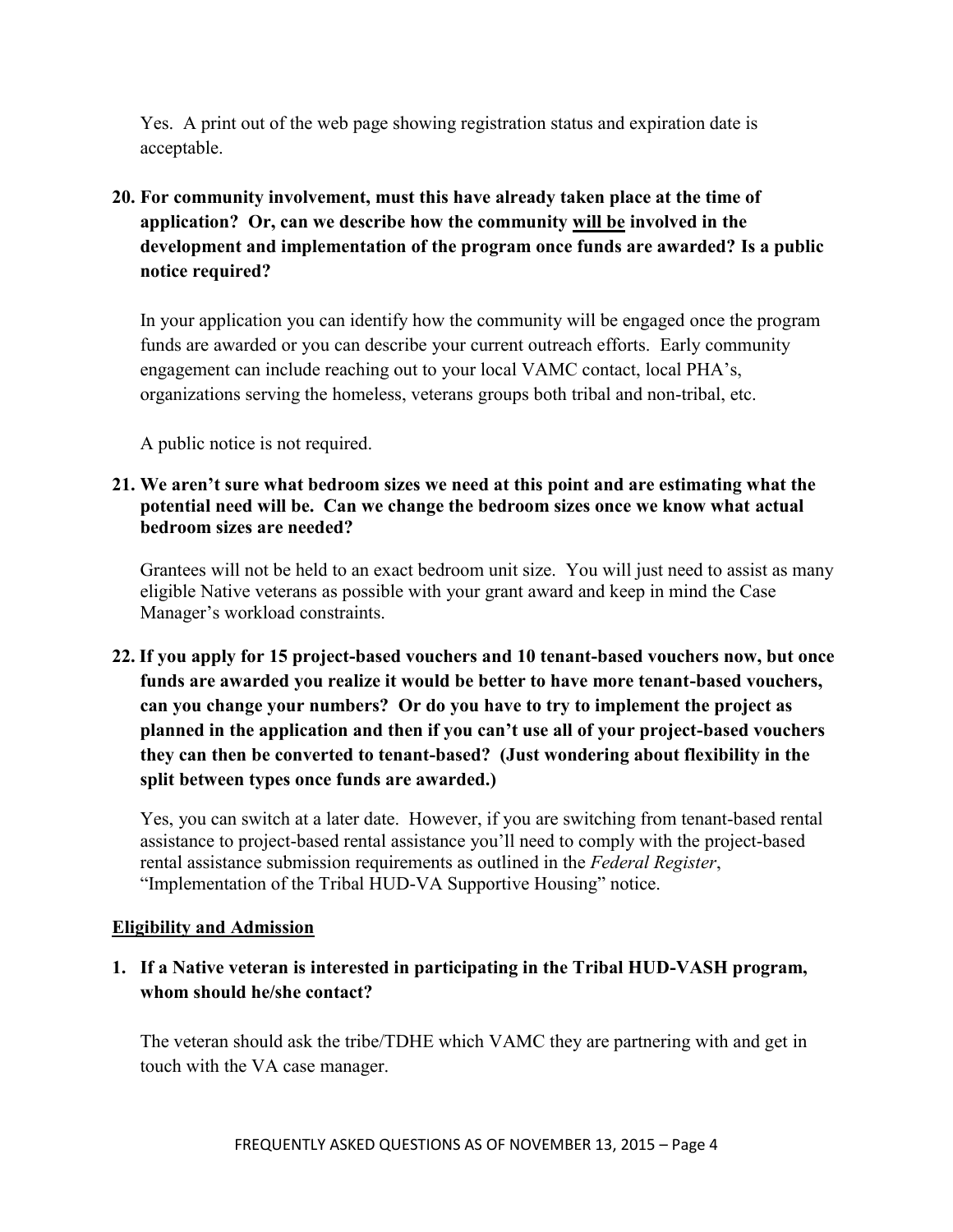The Case Manager will also be doing outreach to Veterans who need assistance and local community agencies to make them aware of the program. The Case Manager will meet with other service agencies regularly to help with referral and coordinated approaches when working with homeless Veterans.

# **2. Does the tribe/TDHE have any role in determining or verifying the veteran's homeless status?**

No, only the VA case manager will make that determination. The tribe/TDHE can refer potential applicants to the VA case manager.

# **3. What responsibility does a tribe/TDHE have to determine a family's eligibility to participate in the Tribal HUD-VASH demonstration program?**

After the VA Caseworker refers an eligible homeless veteran to the tribe/TDHE, the tribe/TDHE will determine income eligibility, determine if the veteran is an eligible Native American, and screen for lifetime sex-offender registrants.

## **4. What if a family is over-income?**

As in the regular PHA voucher program, the tribe/TDHE must determine whether a family is income eligible prior to the provision of the Tribal HUD-VASH assistance. If the family is over-income based on the most recently published income limits for the family size, the family will be ineligible for the Tribal HUD-VASH program. After admission, income limits do not apply.

# **5. Can a tribe/TDHE deny assistance to a HUD-VASH family that owes money to the housing department in connection with a past tenancy in the housing units?**

No. A tribe/TDHE will not be able to deny admission to the Tribal HUD-VASH Program to an otherwise eligible Tribal HUD-VASH family that previously participated in the tribe's housing program (that presumably left owing money or was not in good standing). A tribe/TDHE will only be able to screen for, and deny admission to, a family member that is subject to a lifetime registration requirement under a state sex offender registration program.

However, when new family members are added to the household after the veteran is on the program, regular tribe/TDHE screening criteria applies.

## **6. Are Vouchers portable?**

No. The rental assistance provided under the Tribal HUD-VASH demonstration program is not portable.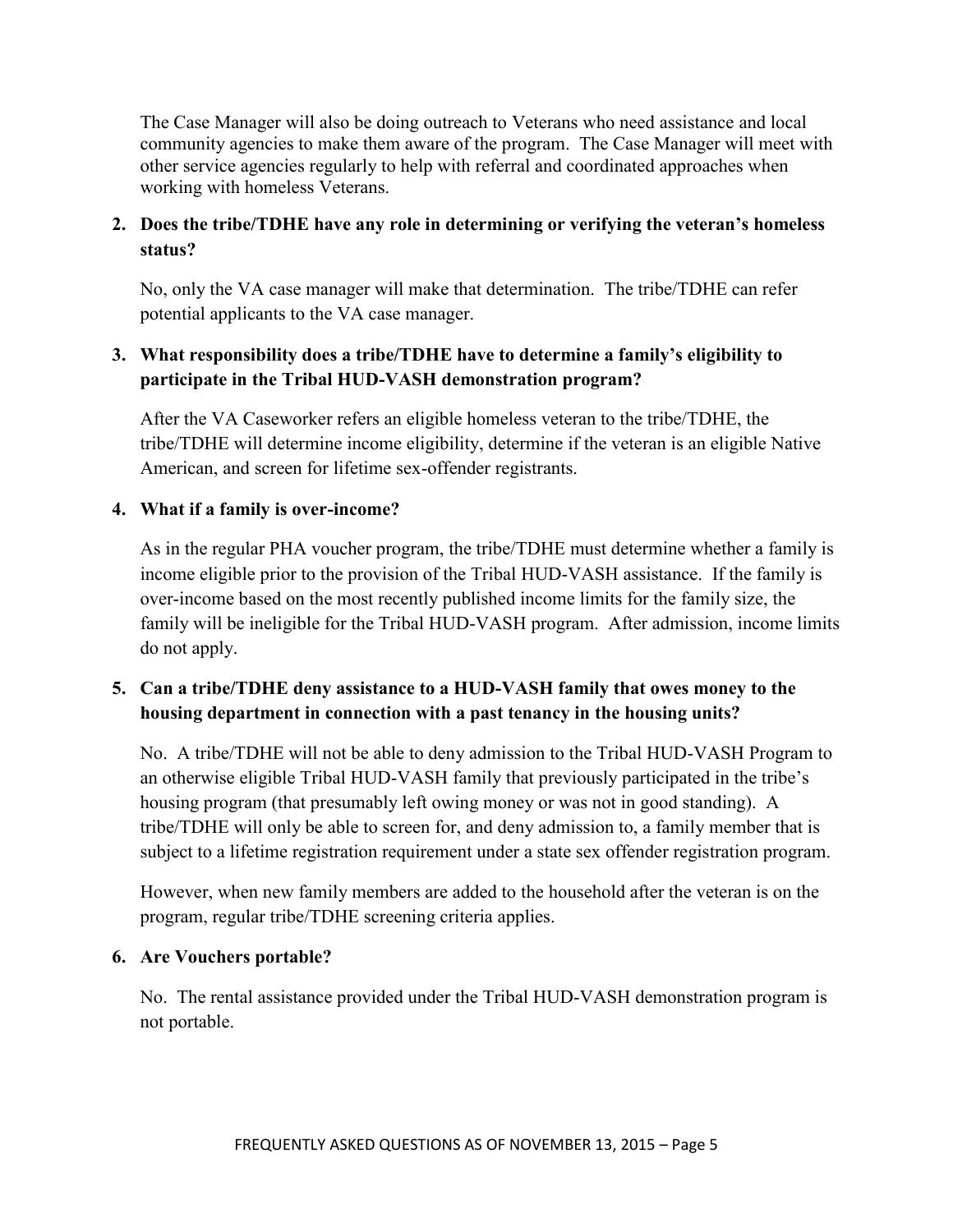## **7. What if a family member, other than the veteran, is subject to a lifetime registration requirement under a state sex offender registration program?**

Unless the family member that is subject to lifetime registration under a state sex offender law is the homeless veteran, the remaining family member/s may be served if the family agrees to remove the sex offender from its family composition.

# **8. Can admission be denied to an adult family member, other than the veteran, based on the previous behavior of that family member? For example, the co-head was previously terminated from the housing program for committing repeated violations of the lease (e.g. non-payment of rent)?**

No. The prohibition against screening families for anything other than lifetime sex offender status applies to all family members, not just the veteran.

However, when new family members are added to the household after the veteran is in the program, regular tribe/TDHE screening criteria applies.

# **9. Do we need to include the Tribal HUD-VASH program in our Indian Housing Plan? If so, do we include in the FY16 plan or revise the FY15 plan? Does this occur after we receive our grant agreement?**

Yes. Grant funds received under this program must be reported annually in a tribe/TDHE's Indian Housing Plan and Annual Performance Report. Information on grant funds and program income received under this program must also be reported quarterly on the Federal Financial Report (SF-425).

After the grant has been awarded, the tribe/TDHE will need to include Tribal HUD-VASH as a new activity in the FY16 Indian Housing Plan.

# **10. My service area includes multiple counties. Which Fair Market Rents(FMR's) do I use? Do FMR's include utilities?**

You may use the county with the highest FMRs. FMR's do not include utilities.

## 11. **For purposes of Tribal HUD-VASH and accessing private units for TBRA am I limited to my formula area or Indian area? And, can I serve clients outside of my formula area?**

The Federal Register Notice, *Implementation of the Tribal HUD-VA Supportive Housing Program,* requires that the tribe work within its *Indian Area*, not Formula Area. Indian Area is defined under the regulations very broadly to mean "the area within which an Indian tribe operates affordable housing programs or the area in which a TDHE, as authorized by one or more Indian tribes, operates affordable housing programs." For purposes of Tribal HUD-